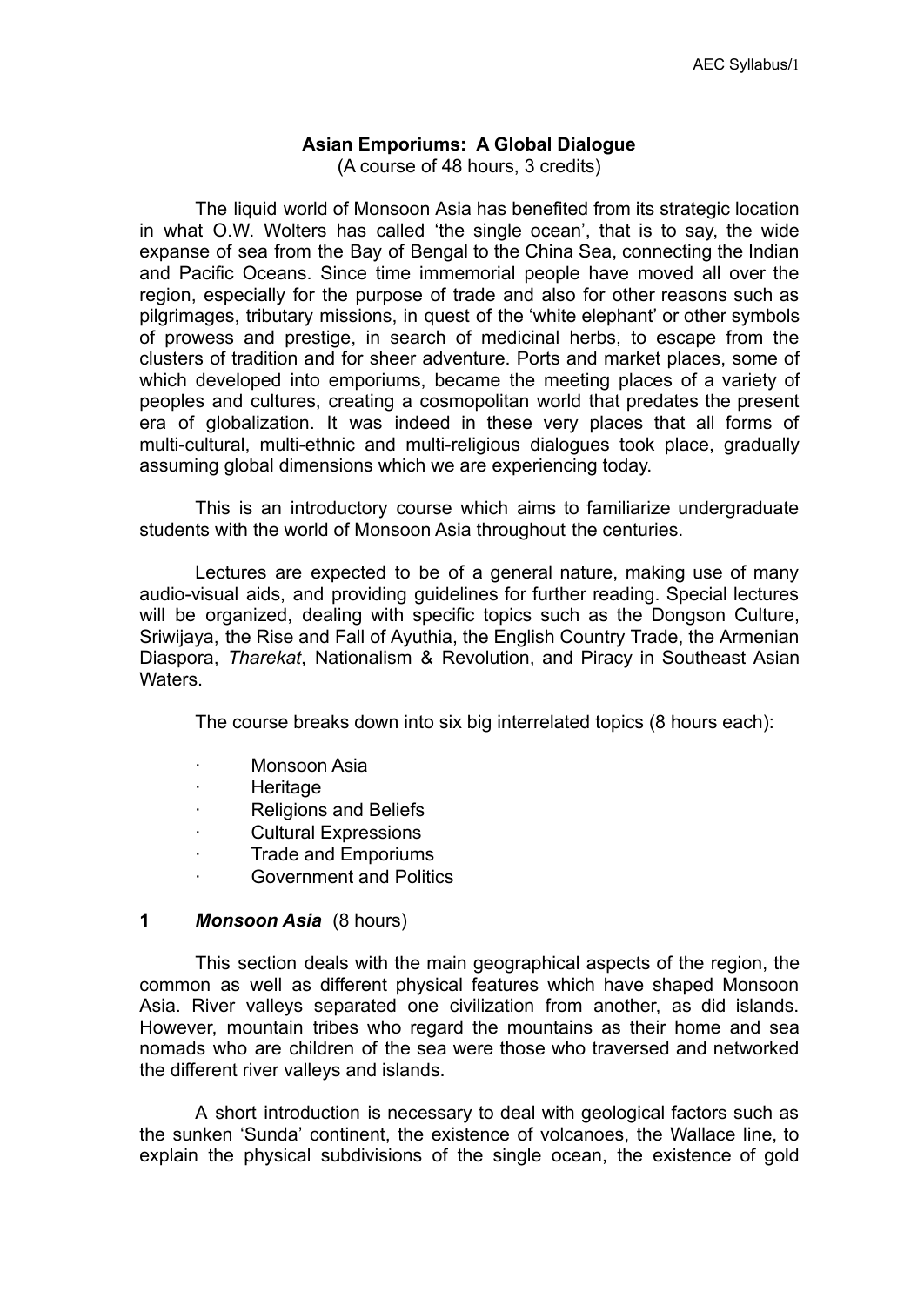mines and other minerals such as copper and tin, oil resources and precious stones.

Suggested sub-themes:

- ∙ Mountains and Rivers,
- ∙ Islands and Oceans,
- ∙ Winds and Currents,
- ∙ The Dry Zone

# **2** *Heritage* (8 hours)

The heritage of the Asian Emporiums is introduced under the following sub-themes:

∙ Peoples and Languages. Various ethnic groups and the mosaic of languages are unique to the region. Dispersal of the Austronesian-speaking peoples over the Indian Ocean up to the eastern Pacific. Migrations of the Thai and Viet into the area of the Mon-Khmer. etc. Language pockets in island Southeast Asia as in Timor and Alor, Halmahera, Irian (New Guinea). Introduction of writing systems.

∙ Customs and Values. Ceremonies of *sirih-pinang* as symbols of friendship, royal regalias, wedding customs, clothing, housing. Social values such as reciprocity, perceptions of honour, revenge and notions of justice.

∙ Rice and Sago Cultures. How these determined the people's life cycles, day-to-day rhythm and attitudes toward the environment. For example, the wedding ceremony among the Tobelo people, an ethnic group in northern Halmahera, where the exchange of gifts revolves around sago and food made of sago (cakes and the like) brought by the groom's family, and rice, rice cookies, etc. brought by the bride's family – a symbolic meeting of the two cultures.

∙ Body and Healing Systems. The human body as understood and treated by traditional medicine that has long sustained life.

∙ Artifacts and Monuments. Prehistoric finds and ancient monuments, focusing on selected 'world heritage' monuments such as Angkor, Pagan, Borobudur and the spectacular architecture of the Ifugao terraced rice-fields rather than on the numerous archeological remains of the region. Architectural styles of some religious buildings that show a continuation of a former period, such as the old mosque in Kudus (Central Java) which has the appearance of a Hindu temple.

# **3** *Religions and Beliefs* (8 hours)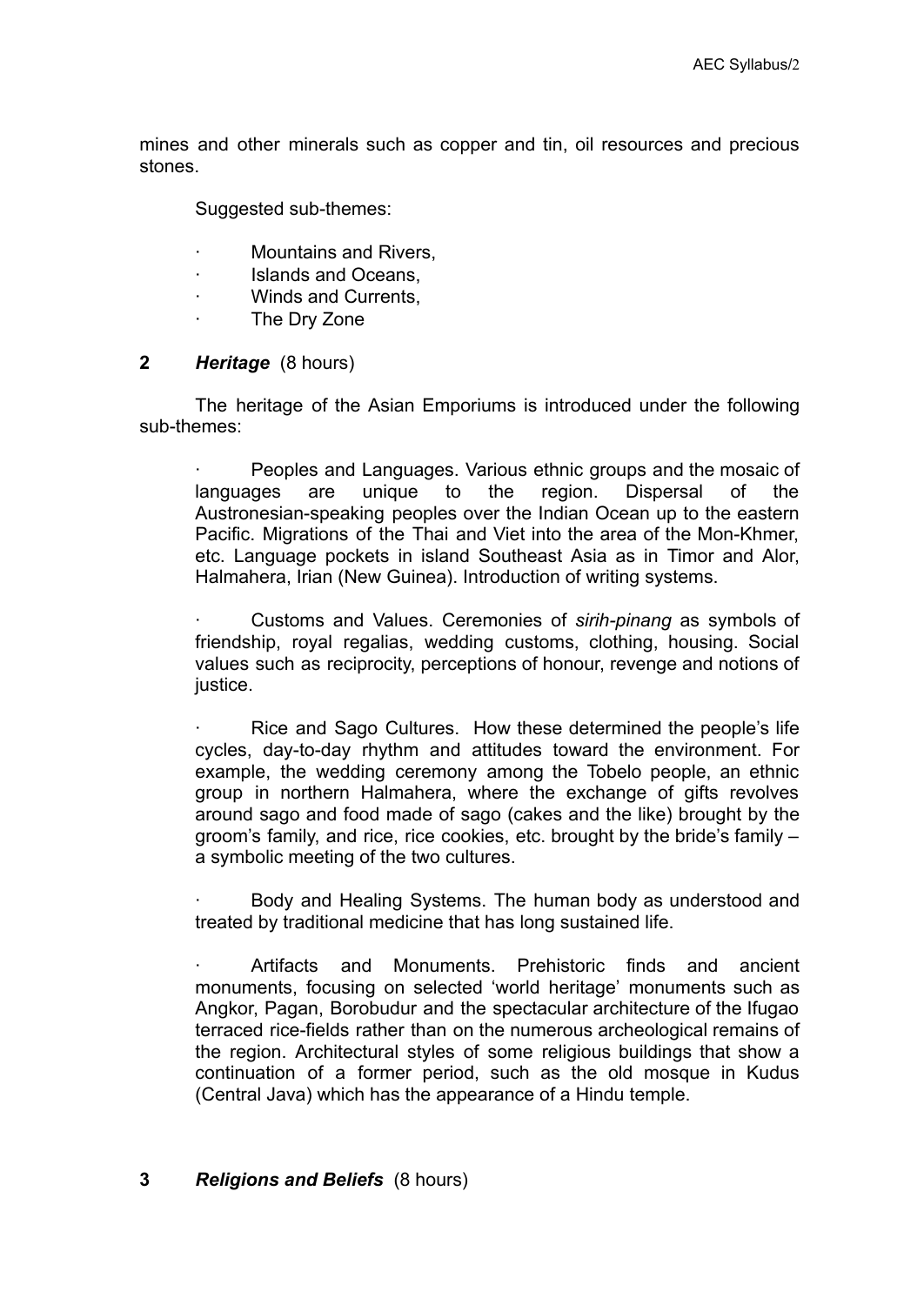The arrival of religions from abroad brought the region into a wider world of fellow believers. However, some characteristics are still discernible that reveal a basically common traditional belief in spirits and ancestral rites. An important feature in this section is the movement of people such as pilgrims, religious teachers and missionaries.

Suggested sub-themes:

- ∙ Ancient Beliefs
- ∙ Confucianism
- ∙ Hinduism
- ∙ Buddhism
- ∙ Islam
- ∙ Christianity

# **4** *Cultural Expressions* (8 hours)

The thoughts and feelings of the people, then and now, have been expressed in various ways: in oral and written form, in folk art as well as the fine arts. This section discusses ancient texts as well court chronicles, folk tales and modern novels. Attention is also given to expressions of dissent as reflected in traditional drama, folk songs and the like.

Suggested sub-themes:

- ∙ Oral Traditions
- ∙ Literature
- ∙ Clothes and Textiles
- ∙ Visual Arts

### **5** *Trade and Emporiums* (8 hours)

The dynamics of trade and shipping is the central theme of this section.

Suggested sub-themes:

∙ Overland and sea-borne trade routes, enabling the movement of commodities such as silk and cotton, spices, ceramics, forest and sea products, and gold and precious stones.

∙ Different networks of traders: Hakka, Hokkien, Gujerati, Arabs, Persians, Armenians, Portuguese, Spaniards, Dutch, British, American (New England), Japanese, etc. Indigenous trade and shipping: Malays, Makassarese, and Buginese, Minangkabau, etc.

∙ Ports and emporiums where the first cosmopolitan communities developed.